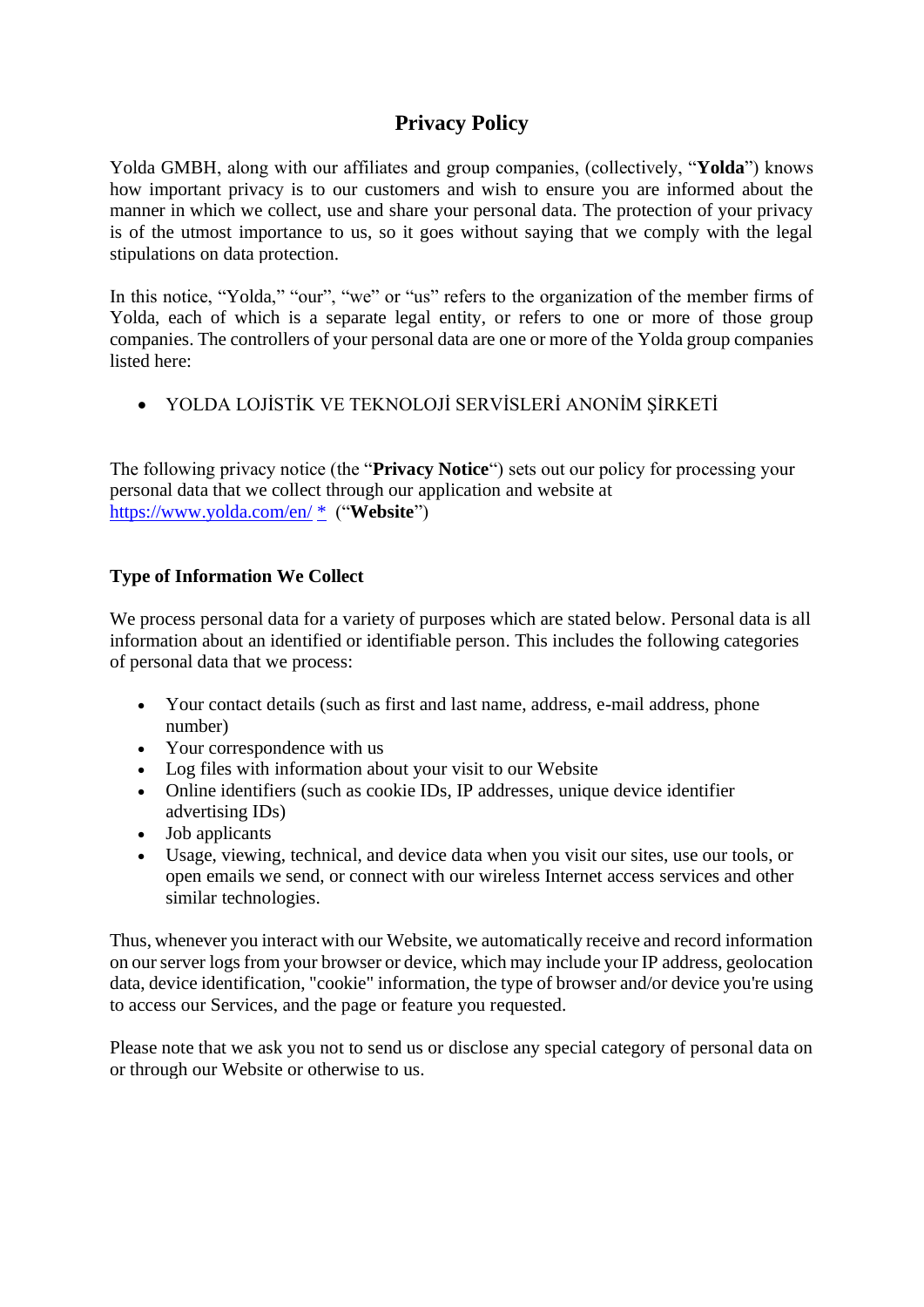# **For Which We Process Your Data**

We process your data for the following purposes:

- To respond to your inquiries, questions and comments and fulfil your requests.
- To send administrative information to you, such as for example information regarding the Website, changes to our terms and conditions, and changes to this Privacy Notice.
- For advertising purposes such as our newsletter
- On quality assurance and statistics
- In order to provide our service
- For your participation in our competitions
- For your participation in our events
- For your participation in our surveys
- To consider your job application
- Operate, understand, optimize, develop, or improve our Website
- Detect, investigate and prevent activities that may violate our policies, be fraudulent or illegal
- Notify you of product recalls or safety issues.
- In order to improve our service

We will ensure that your consent is freely given, specific, informed and unambiguous and the processing of your information, whether based on consent or any other legal ground, satisfies the principles of lawfulness, fairness, transparency, purpose limitation, data minimization, accuracy, storage limitation, integrity, and confidentiality. Where personal information is collected and further processed based on consent, you may withdraw your consent at any time. However, the withdrawal of consent won't affect the lawfulness of such processing before your withdrawal.

You may exercise your *right to be forgotten* where your personal information is no longer necessary, your consent has been effectively withdrawn, you have objected to the processing, or your personal information has been unlawfully processed, has to be erased under a legal obligation or it relates a child being offered information society services. Where the processing is based on your consent or for the performance of a contract you may exercise your right to data portability in respect of data you have provided to us.

## **Cookies**

Website uses "cookies", which are small text files containing a unique identifier that we, or one of our partners, or even a third-party analytics provider, transfer to your computer through the web browser you use. Cookies help us understand our visitors' interests, so we use that information to improve our services and our Website. Cookies" are identifiers we transfer to your browser or device that allow us to recognize your browser or device and tell us how and when pages and features in our Services are visited and by how many people. You may be able to change the preferences on your browser or device to prevent or limit your device's acceptance of cookies, but this may prevent you from taking advantage of some of our features.

If you click on a link to a third party website or service, a third party may also transmit cookies to you. Please be aware that cookies placed by third parties may continue to track your activities online even after you have left our Services, and those third parties may not honor "Do Not Track" requests you have set using your browser or device. We may use this data to customize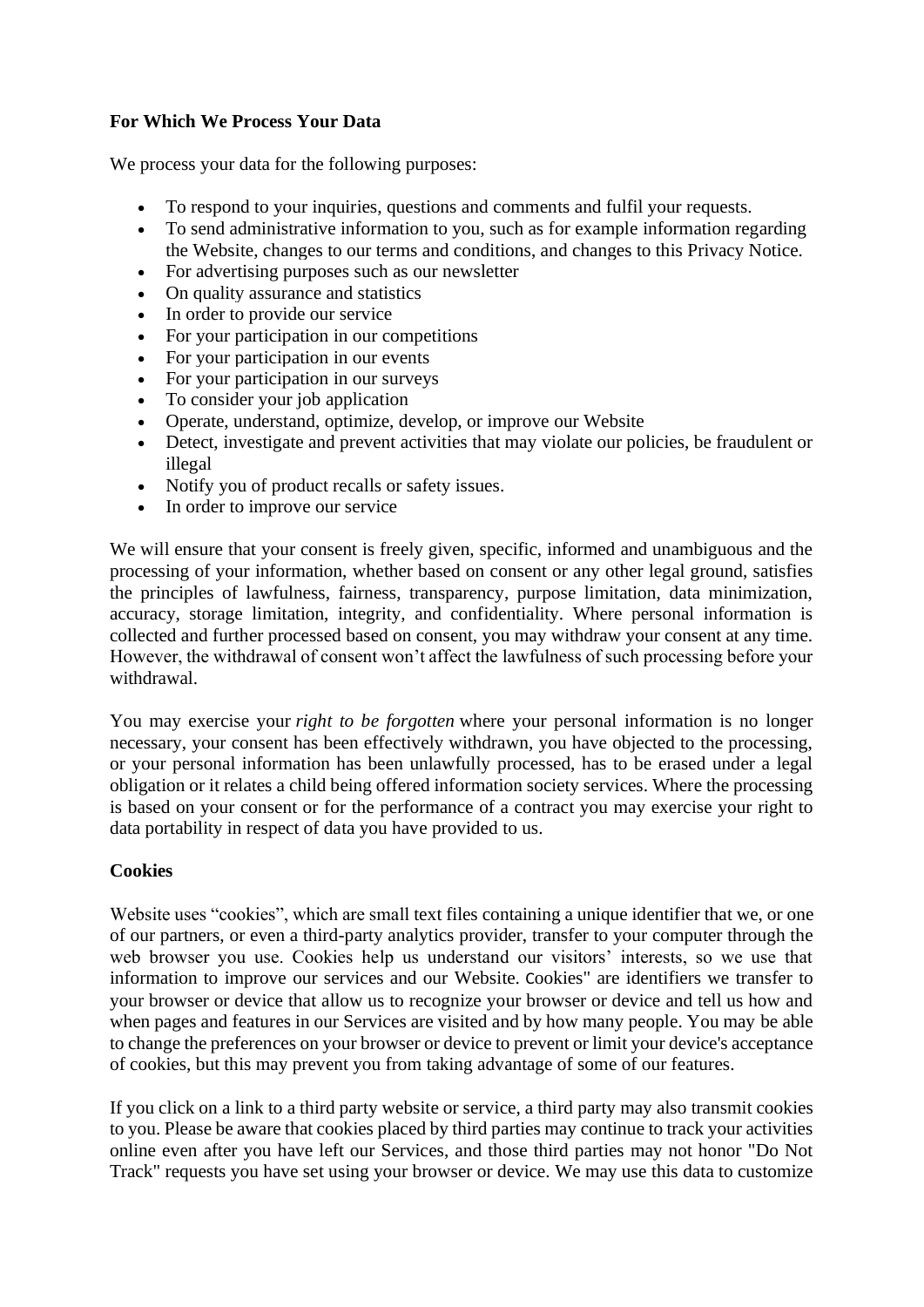content for you that we think you might like, based on your usage patterns. We may also use it to improve the Services -- for example, this data can tell us how often users use a particular feature of the Services, and we can use that knowledge to make the Services interesting to as many users as possible.

## **Storage Period**

The Privacy Policy is to retain personal data only for as long as it is needed for the purposes described in the section "FOR WHICH WE PROCESS YOUR DATA." Please note that retention periods vary in different jurisdictions and are set in accordance with local regulatory and professional retention requirements.

In order to meet our professional and legal requirements, to establish, exercise or defend our legal rights, and for archiving and historical purposes we need to retain information for significant periods of time.

We store your data,

- if you have consented to the processing, at most until you revoke your consent;
- if we need the data for the execution of a contract, at most for as long as the contractual relationship with you exists;
- if we use the data on the basis of a legitimate interest, at most for as long as your interest in deletion or anonymisation does not outweigh the data;
- insofar as statutory storage obligations exist, until the end of the storage periods.

## **Data Transfer**

We operate globally and may transfer your personal information to group companies of Yolda or third parties in locations around the world for the purposes described in the Privacy Policy. Wherever your personal information is transferred, stored or processed by us, we will take below-mentioned reasonable steps to safeguard the privacy of your personal information.

Yolda discloses your personal data (i) where this is appropriate for the purposes described in the section "FOR WHICH WE PROCESS YOUR DATA," including within the Yolda Group Companies itself, (ii)if required, by applicable law, (iii) in connection with a reorganization or combination of Yolda, (iv) if we believe that such disclosure is appropriate to enforce or apply terms of engagement, and other agreements, (v) in order to comply with a judicial proceeding, court order, regulatory inquiry or other legal obligation and (vi) with your explicit consent

Third-party recipients of personal data include:

- Stakeholders
- The courts, police and law enforcement agencies (if requested)
- Government departments and agencies (if requested)
- Suppliers and customers that we work with

When processing your data, we work together with the following service providers who have access to your data:

• Provider of web analysis tools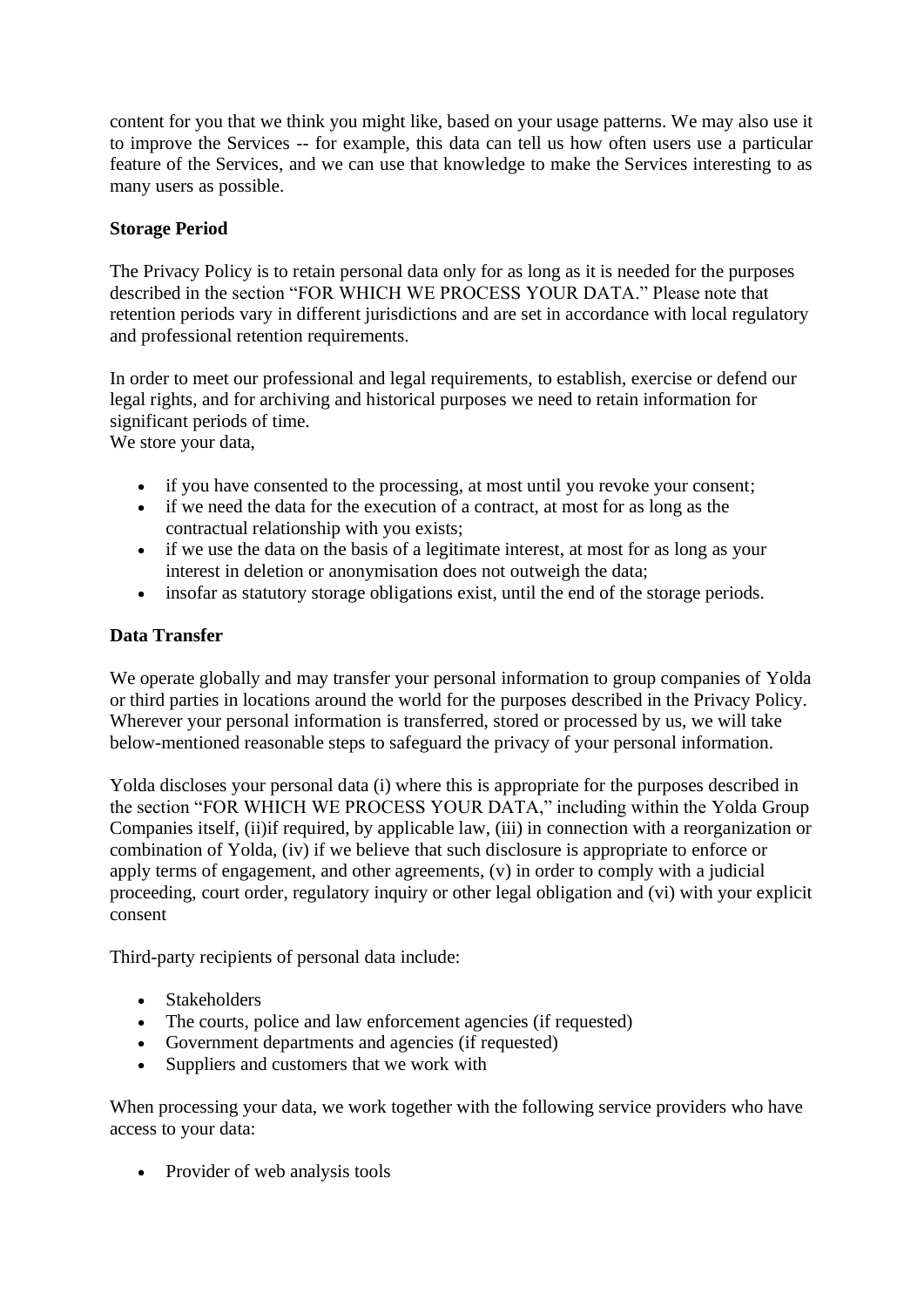- Web hosting and web development providers
- Service provider for IT development services
- Marketing and advertising agencies
- Service provider for editing and translations
- CRM system service provider
- Cloud services
- Conference and Webinar Software
- Service provider for chat software
- Social media platforms
- Professional advisors, such as law firms, tax advisors or auditors
- Insurers
- Audit regulators

#### **Transfer to Third Countries**

Data is being transferred to countries outside the European Economic Area. We only transfer personal data to third countries where the EU Commission has confirmed an adequate level of protection or where we can ensure the careful handling of personal data by means of contractual agreements or other suitable guarantees, such as certifications or proven compliance with international security standards.

• TURKEY (Cryptology and the SCC)

## **Your Rights**

As a data subject, you have the following rights:

- To request information about the processing of your data, as well as to receive a copy of your personal data. You may request information on, among other things, the purposes of the processing, the categories of personal data processed, the recipients of the data (if a transfer is made), the duration of the storage or the criteria for determining the duration;
- To receive personal data relating to you in a structured, common and machinereadable format or to transfer it to another person in charge
- To correct your data. If your personal data is incomplete, you have the right to complete the data, considering the purposes of the processing;
- To have your data deleted or blocked.
- To have the processing restricted:
- To object to the processing of your data;
- To revoke your consent to the processing of your data for the future and
- To complain to the responsible supervisory authority about unauthorized data processing.

If you have any questions or concerns regarding our privacy policies, please send us a detailed message to  $info@yolda.com$  and we will try to resolve your concerns.

## **Legal Basis of Data Processing**

We base the processing of your data on the following legal bases:

• Your consent, if you have given us such consent (Art. 6 para. 1 lit. a) GDPR)